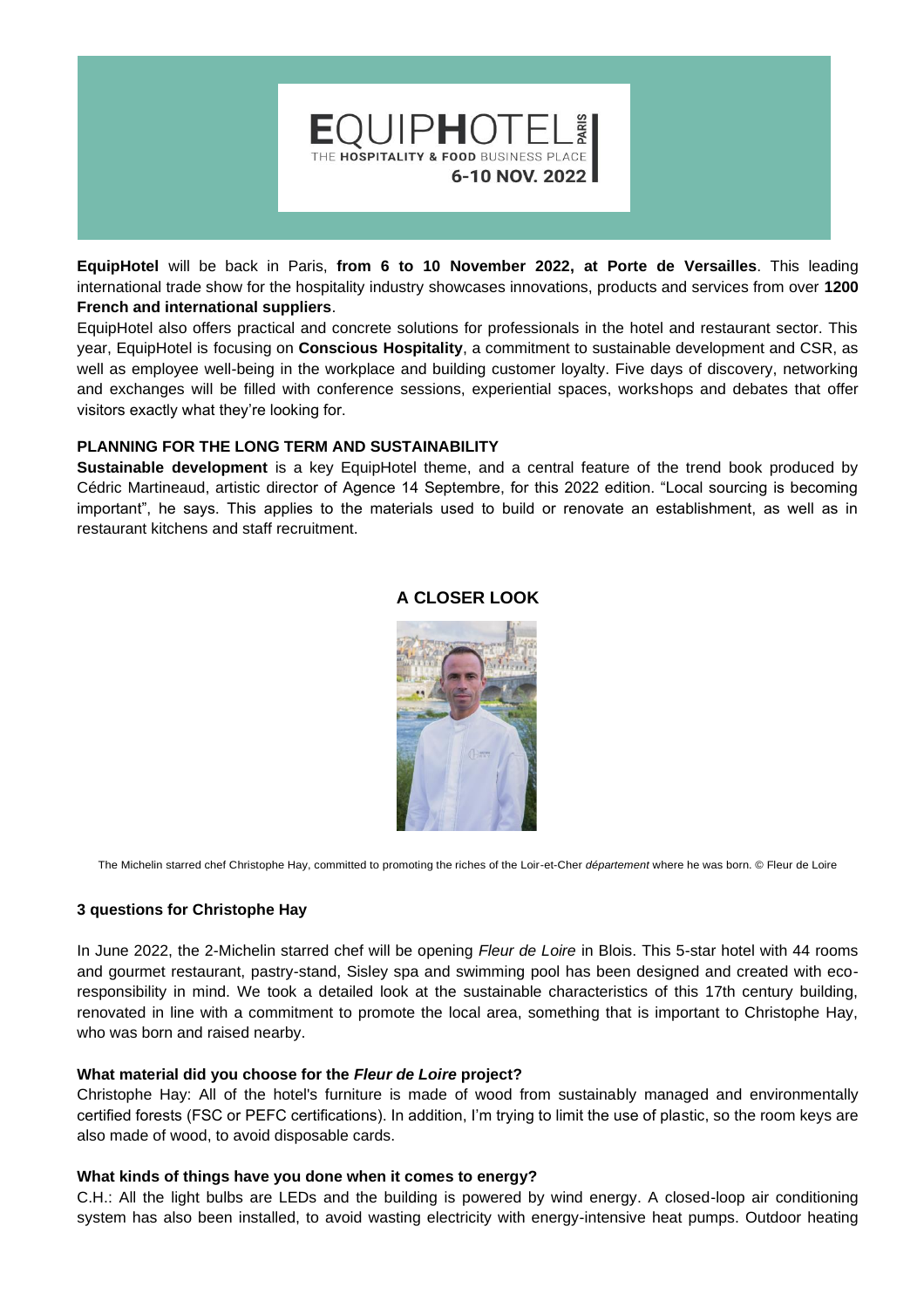and air conditioning have been excluded from the project. Finally, there are two collapsible rain barrels in the cellar stores for recovering rainwater, which will eventually be used to water the *Fleur de Loire* gardens.

### **The establishment blends into its environment without distorting it. How have you achieved this?**

C.H.: The gardens have been designed as an extension of the Loire River, located downhill from the establishment. Each plant species has been selected because it is endemic to the region and adapted to the Loire valley climate. Finally, we have 1.5 hectares of vegetable gardens around the building, in the centre of Blois, on an area that used to be market gardening land.

*Note: the Michelin starred chef Christophe Hay will be at EquipHotel. Meetings and conference sessions are planned in partnership with Werner & Mertz, a pioneer in fully sustainable hygiene and cleaning products.*

# **FROM THE EXPERTS**

#### **When sustainability inspires**

With each new project, Cyril Aouizerate takes sustainable development awareness and standards up a notch. In 2017, he pioneered an AB organic certified restaurant in the Mob Hotel he was opening in Saint-Ouen. Five years later, he chose straw and clay walls for the brand-new Mob House, which he has also just inaugurated in Saint-Ouen. Now, he wants to produce 60% of the energy used in his establishments by 2025. The future Mob Hotel in Bordeaux, planned for spring 2024, will therefore have a 2,000 m<sup>2</sup> roof covered with solar panels. "We're seeing a change in behaviour," says architect and designer Patrick Nadeau. He's talking about an increasingly environmentally-conscious approach among professionals in the hospitality industry. Today, when he is asked to integrate plants into an establishment, "there is a real interest in living things". For example, he is designing a hanging plant installation for a hotel in London, with a watering system that will also be a design feature. The idea is to make it an experience that arouses guests' curiosity, as well as developing a show-stopper that is part of the life of the hotel.

*Note: Patrick Nadeau will be taking part in the "Decorating, design and architecture: adopting the green attitude" conference session, on Tuesday, 8 November 2022 from 10:30 to 11:15 am at EquipHotel.*





Cyril Aouizerate, founder of the Mob Hotel concept. © All rights reserved Architect and designer Patrick Nadeau has curated a special relationship with plants. © Edouard Jaquinet / Studio Patrick Nadeau

# **EXPERIENCE**

# **The short supply chain by Collège Culinaire de France**

What if short supply chains were not just about distance? "It's also about having as few links in the chain as possible. And where different partners are involved, we have to say so and make transparency a real asset," explains Célia Tunc, Secretary General of the Collège Culinaire de France (CCF), who will be at the 2022 edition of EquipHotel. The CCF, which includes 3,000 artisans across France, is convinced that "the future of culinary diversity and artisanship lies in *high relational value*." To this end, the College has been working to create more opportunities for its members to meet, talk and share, "to inspire and enrich each other." According to Célia Tunc, these include "cooperative ventures" that bring together expertise at "Marchés des Ravitailleurs", "Marchés Complices" and even the CCF's annual convention. "Our members are delighted," says Celia Tunc. "These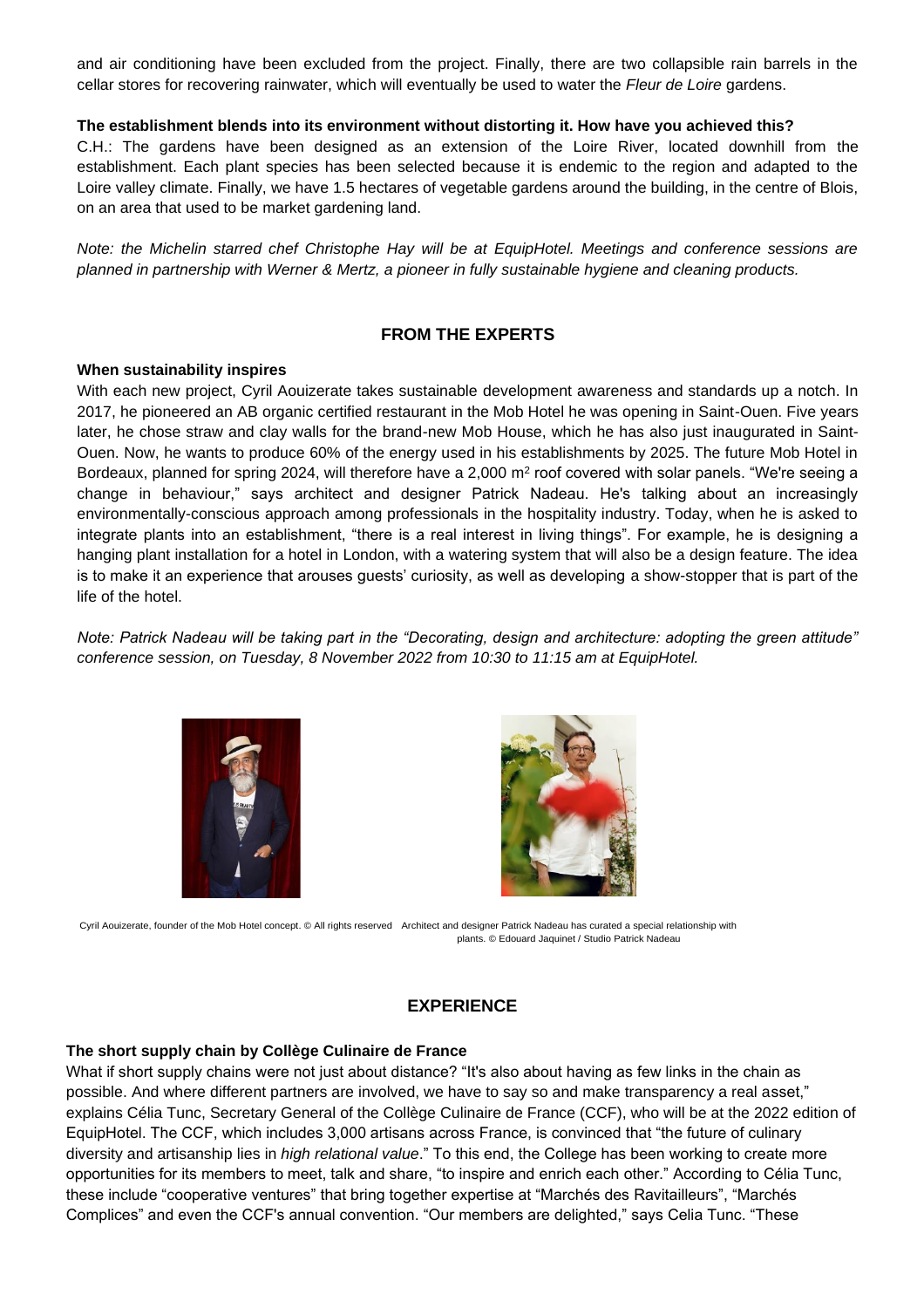exchanges save them time by helping them improve their sourcing strategies and create real connections." "We need to involve kitchen and front of the house teams in sourcing, and make it something that attracts both employees and customers," she adds.

*Note: the Collège Culinaire de France will be at EquipHotel. Meetings and conferences are planned.*



Exchanges, sharing and connections every year at the Collège Culinaire de France convention. © All rights reserved

# **A LOOK INSIDE INTERIOR DESIGN**

#### **High in fibre**

Made of 100% regenerated and recyclable fibres from industrial waste such as used fishing nets, the Highline carpet from Ege Carpets will be presented at EquipHotel in 2022. Tufted with 1,100 grams of fibre per m², this range offers the highest quality in terms of finish, design and comfort under foot. The Highline range is "Cradle to Cradle" and "Indoor Air comfort Gold" certified: two certifications with high environmental value.

#### **Dinner time!**

The Dizy company develops bistro tables with a difference. Two things make them stand out. The first is that they are 100% "made in France" and manufactured out of wood from sustainably managed forests. The second is that they are finished with materials made from recycled objects, like badminton shuttlecocks. Every year in France, 450,000 feather shuttlecocks are destroyed, amounting to around 20 tonnes of unused waste. Find out more at EquipHotel 2022. (Member of L'Ameublement Français)

#### **Ethics and plastic**

Upholstery fabrics made of 100% recycled plastic waste really exist! All thanks to Vescom, who will be at EquipHotel this year. Vescom uses thread made out of locally-sourced recycled plastic bottles to offer a range of four soft-feel fabrics that meet the highest standards of the hotel and restaurant industry.



A carpet that is good for the planet. © All rights reserved



Coffee tables made from badminton shuttlecocks. © All rights reserved



When plastic becomes fabric...© All rights reserved